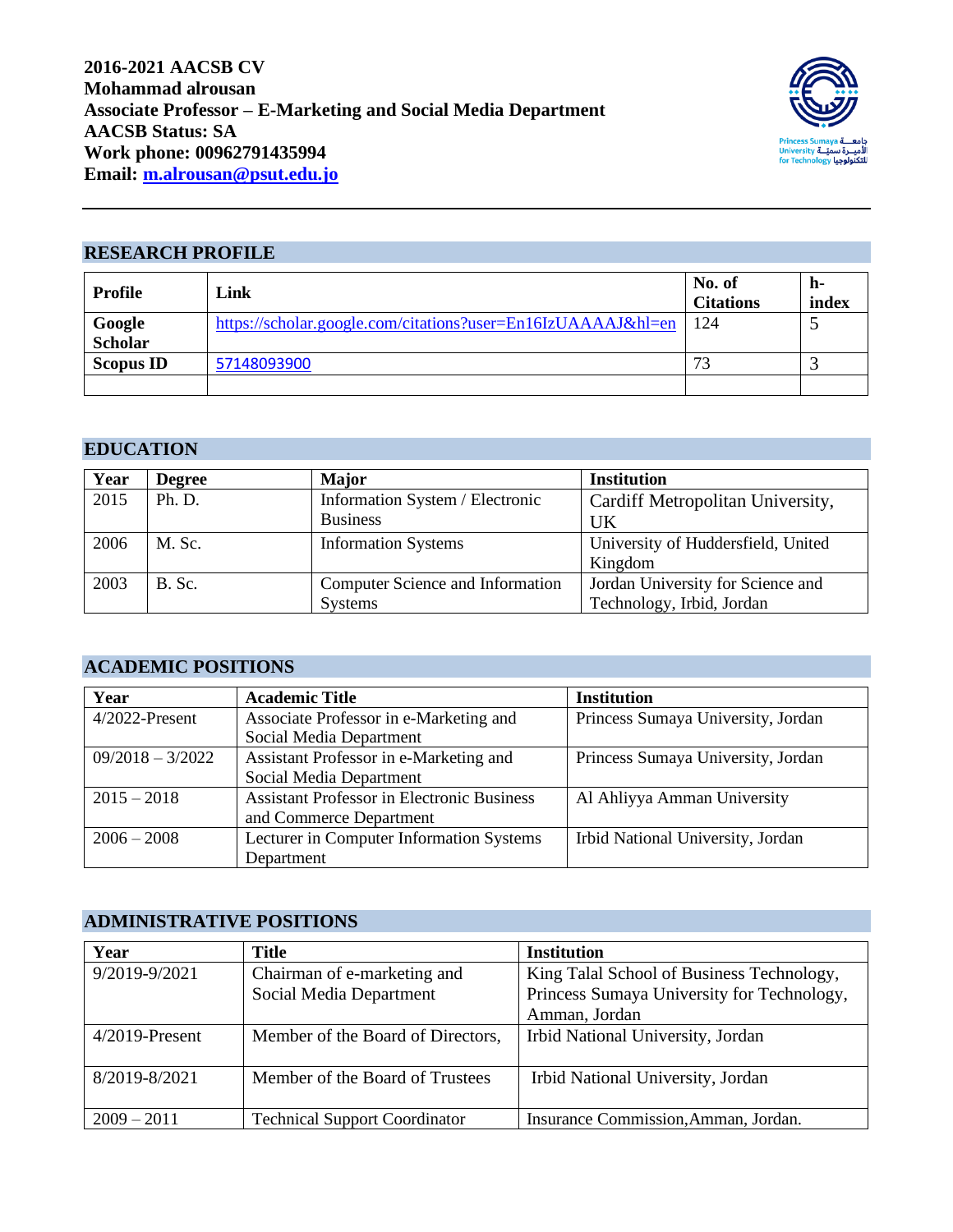### **PROFESSIONAL CERTIFICATIONS & MEMBERSHIPS**

| Year | <b>Certification</b>                                | <b>Institution</b> |
|------|-----------------------------------------------------|--------------------|
|      | 03/2009   CCNA (Cisco Certified Network Associate). | Cisco ,USA         |
|      |                                                     |                    |
|      |                                                     |                    |

# **BOOKS/BOOK CHAPTERS – 5 Years**

| Year | <b>Book/Chapters</b> | <b>Indexing</b> |
|------|----------------------|-----------------|
|      |                      |                 |
|      |                      |                 |
|      |                      |                 |
|      |                      |                 |

# **JOURNAL PUBLICATIONS – 5 Years**

| Year | <b>Journal Publications</b>                                                                                                                                                                                                                                                        | <b>Article Classification</b><br>(Basic, Applied, Teaching) | <b>Indexing</b>        | Quartile       |
|------|------------------------------------------------------------------------------------------------------------------------------------------------------------------------------------------------------------------------------------------------------------------------------------|-------------------------------------------------------------|------------------------|----------------|
| 2019 | Al-Adwan, AS., Alrousan, M., Al-Soud, A. & Al-<br>Yaseen, H. (2019). Revealing the Black Box of<br>Shifting from Electronic Commerce to Mobile<br>Commerce: The Case of Jordan, Journal of theoretical<br>and applied electronic commerce research 14 (1), 51-<br>67               | Applied                                                     | SSCI/<br><b>SCOPUS</b> | Q1             |
| 2019 | Al-Madadha, A., Al-Adwan, AS, Alrousan, MK, &<br>Jalghoum, YA (2019). Organizational climate and<br>team performance: the mediating role of psychological<br>empowerment at Jordanian pharmaceutical companies.<br>International Journal of Management Practice 12 (2),<br>228-245 | Applied                                                     | <b>SCOPUS</b>          | Q <sub>2</sub> |
| 2016 | Alrousan, MK. & Jones, E. (2016). A conceptual<br>model of factors affecting e-commerce adoption by<br>SME owner/managers in Jordan, International Journal<br>of Business Information Systems, 21 (3), 269-308                                                                     | Applied                                                     | <b>SCOPUS</b>          | Q <sub>3</sub> |
| 2020 | Alrousan, MK; Al-Adwan, AS,; Al-Madadha, A.; Al<br>Khasawneh, MH (2020). Factors Affecting the<br>Adoption of E-Marketing by Decision Makers in<br>SMEs: Evidence from Jordan, International Journal of<br>E-Business Research (IJEBR), 16(1), 1-27.                               | Applied                                                     | <b>SCOPUS</b>          | Q <sub>2</sub> |
| 2020 | Khalifeh, A., Farrell, P., Alrousan, M., Alwardat, S.<br>and Faisal, M. (2020). Incorporating sustainability into<br>software projects: a conceptual framework.<br>International. Journal of Managing Projects in<br>Business, 13(6), 1339-1361                                    | Applied                                                     | SSCI/<br><b>SCOPUS</b> | Q1             |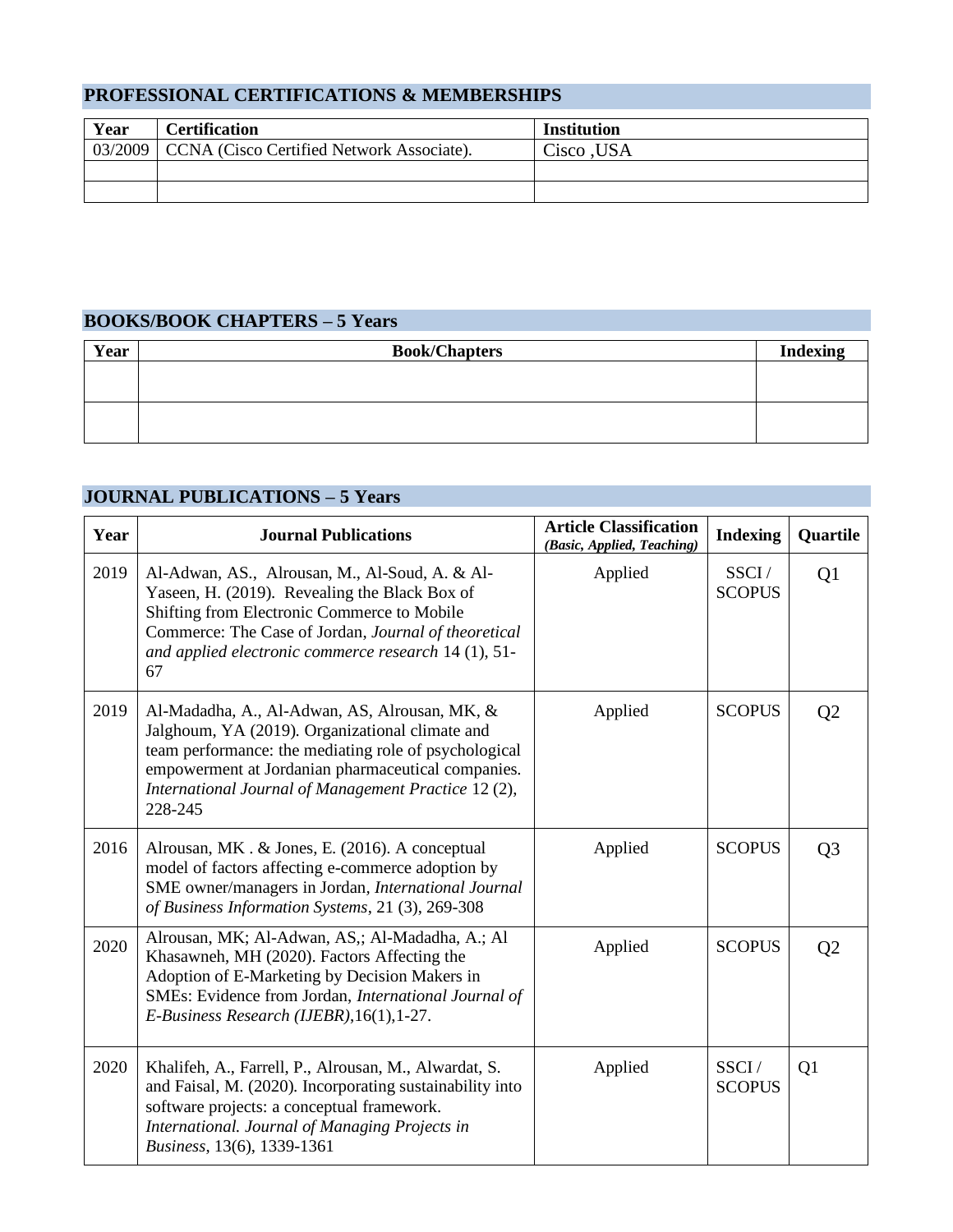| 2021 | Alrousan, M.K., Al-Madadha, A., Al Khasawneh,<br>M.H. and Tweissi, A.A. Determinants of virtual                                                                                          | Applied | SCOPUS   01 |  |
|------|------------------------------------------------------------------------------------------------------------------------------------------------------------------------------------------|---------|-------------|--|
|      | classroom adoption in Jordan: the case of princess<br>Sumaya university for technology", Interactive<br>Technology and Smart Education, Vol. ahead-of-<br>print No. ahead-of-print, 2021 |         |             |  |

## **PROCEEDINGS/PRESENTATIONS – 5 Years**

| Year | <b>Presentations</b> | <b>Article Classification</b><br>(Basic, Applied, Teaching) | Indexing |
|------|----------------------|-------------------------------------------------------------|----------|
|      |                      |                                                             |          |
|      |                      |                                                             |          |

#### **RESEARCH WORK IN PROGRESS**

| Year   Work in Progress / Title | <b>Status</b><br>Submitted,<br>Accepted) |
|---------------------------------|------------------------------------------|
|                                 |                                          |
|                                 |                                          |
|                                 |                                          |

### **RESEARCH FUNDS/PROJECTS**

| Year | <b>Project Name</b> | <b>Duration</b> | <b>Sponsor</b> |
|------|---------------------|-----------------|----------------|
|      |                     |                 |                |
|      |                     |                 |                |
|      |                     |                 |                |

# **IMPACT OF SCHOLARSHIP**

| Year | <b>No. of Reviewed Articles</b> |
|------|---------------------------------|
|      |                                 |
|      |                                 |
|      |                                 |
|      |                                 |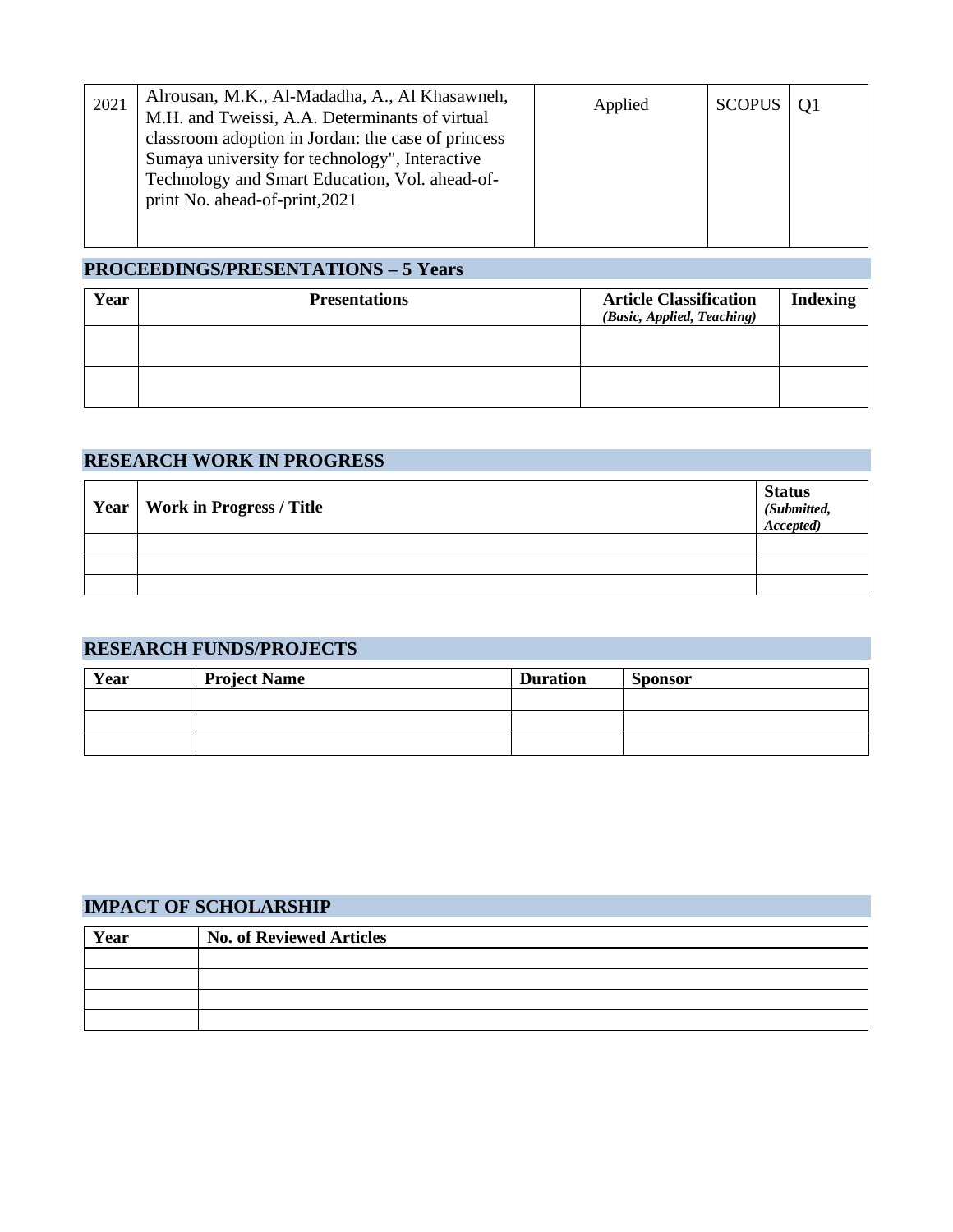# **RESEARCH/EDITORIAL MEMBERSHIPS**

| Year | Journal/Conference | <b>Role</b> (editor, associate<br>editor, editorial advisory<br>board member, reviewer) |
|------|--------------------|-----------------------------------------------------------------------------------------|
|      |                    |                                                                                         |
|      |                    |                                                                                         |
|      |                    |                                                                                         |

# **GRADUATE RESEARCH SUPERVISION**

| Year | <b>Thesis title</b>                                                                                                                                                                             | Role<br>(Supervisor / Co-<br>supervisor/Examiner) | <b>Degree</b><br>(PhD, MSc) | <b>Institution</b>                |
|------|-------------------------------------------------------------------------------------------------------------------------------------------------------------------------------------------------|---------------------------------------------------|-----------------------------|-----------------------------------|
| 2021 | <b>Factors Affecting Behavioral Intentions</b><br><b>Toward Augmented Reality Technology</b><br>Adoption within Jordanian Fashion Stores:<br>Case of Magic Mirror                               | Supervisor                                        | <b>MSc</b>                  | <b>PSUT</b>                       |
| 2022 | The Impact of Social Media Marketing on<br>Customer Buying Intention in the Context<br>of Entrepreneurial Firms                                                                                 | Jury member                                       | <b>MSc</b>                  | <b>PSUT</b>                       |
| 2020 | Growth of Jordan Tourism Industry: An<br>Evaluation of<br>Jordanian National Travel and Tourism<br>Websites                                                                                     | Jury member                                       | MSc                         | <b>PSUT</b>                       |
| 2016 | Analysis of Essential Factors Affecting<br><b>Technology Transfer Strategies Success,</b><br>"Applied Study for Sample of Jordanian<br>Industries Experience", Master Thesis,<br>December 2016. | Jury member                                       | <b>MSc</b>                  | Al Ahliyya<br>Amman<br>University |

# **GOVERNANCE/COMMITTEES**

| Year                 | <b>Name of Committee /Institution</b>                                                                                                                                        | Role   |
|----------------------|------------------------------------------------------------------------------------------------------------------------------------------------------------------------------|--------|
| $9/2020$ -<br>9/2021 | Curriculum Committee, King Talal School of<br>Business Technology (KTSBT), Princess Sumaya<br>University for Technology                                                      | Member |
| 5/2021               | Hiring Committee (Computer Lab Administrator),<br>Human Resource Department Princess Sumaya<br>University for Technology.                                                    | Member |
| $9/2018-$<br>9/2021  | <b>AACSB</b> Accreditation Committee, King Talal<br>School of Business Technology (KTSBT),<br>Princess Sumaya University for Technology                                      | Member |
| 10/2021              | Accreditation Committee in the BS of E-business<br>program at Petra University, Accreditation and<br><b>Quality Assurance Commission for higher</b><br>institutions, Jordan. | Chair  |